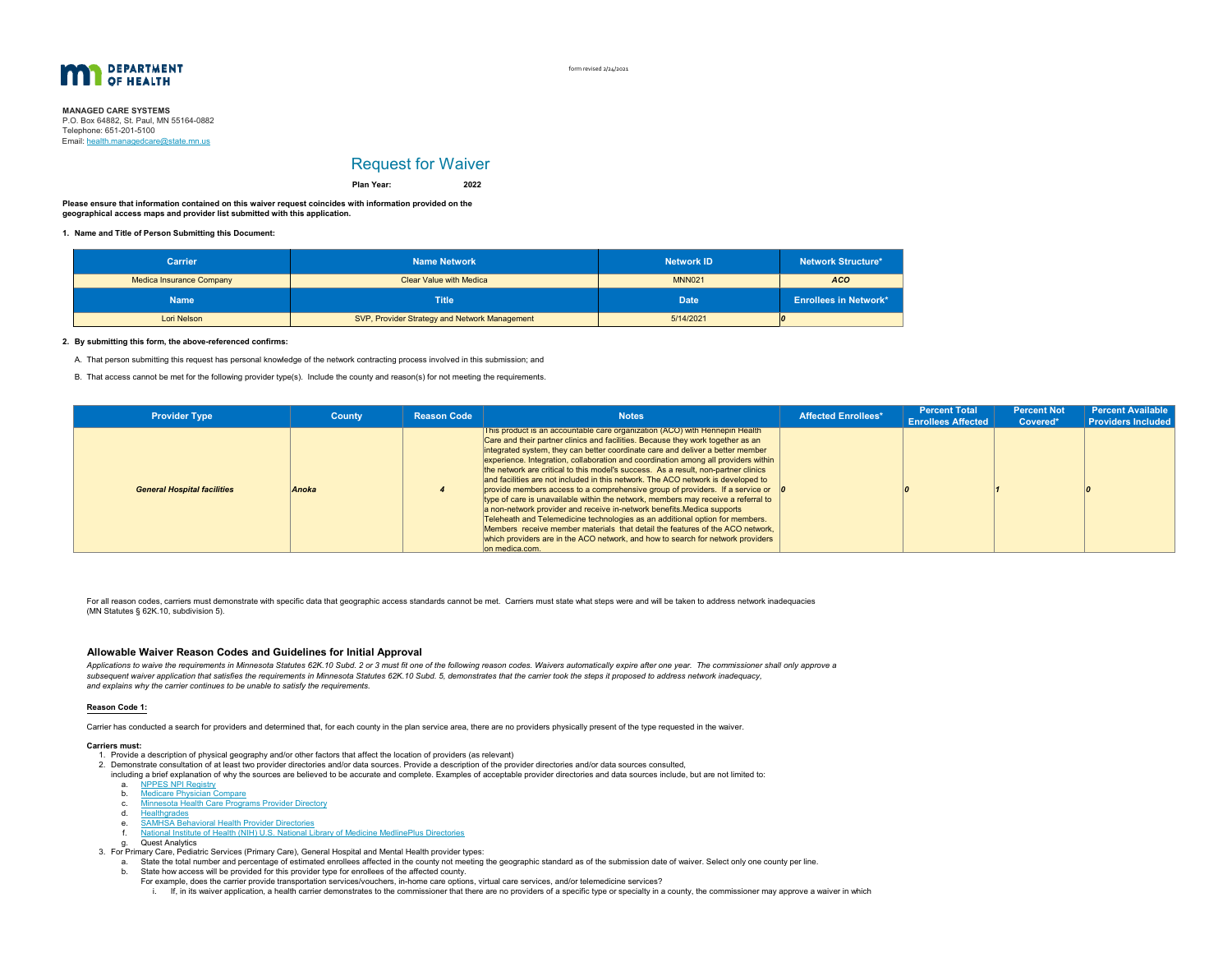- the health carrier is allowed to address network inadequacy in that county by providing for patient access to providers of that type or specialty via telemedicine
- If telemedicine is used to provide access:
	- 1. These services must meet the definition of "telemedicine" in Minnesota Statutes
	- 62A.671, subdivision 9.
	- 2. Carrier must describe the extent to which telemedicine services are available
	- a. How many network providers of the impacted provider type have contracts to conduct/provide telemedicine services?
- 4. Describe how they will assess the availability of providers who begin practice in the service area where the standard cannot currently be met and agree to conduct this assessment quarterly a. Assessment of availability must include consultation of at least two provider directories and/or data sources, as described in item 2, above

### **Reason Code 2:**

Provider does not meet carrier's credentialing requirements.

#### **Carriers must:**

- 1. Cite the reason(s) provider does not meet credentialing requirements
- 2. For Primary Care, Pediatric Services (Primary Care), General Hospital, and Mental Health provider types
- a. State the total number and percentage of estimated enrollees affected in the county not meeting the geographic standard as of the submission date of waiver. Select only one county per line. 3. State how access will be provided for this provider type for enrollees of the affected county. For example, does the carrier allow enrollees to receive out-of-network
- care at in-network rates, provide transportation services/vouchers, in-home care options, virtual care services, and/or telemedicine services?
	- If telemedicine is used to provide access:
		- 1. These services must meet the definition of "telemedicine" in Minnesota Statutes
			- 62A.671, subdivision 9
		- 2. Carrier must describe the extent to which telemedicine services are available
			- a. How many network providers of the impacted provider type have contracts to conduct/provide telemedicine services?

#### **Reason Code 3:**

Carrier has made a good faith effort to contract with provider and provider has refused to accept a contract.

#### **Carriers must:**

- 1. Cite the reason(s) provider state(s) for refusing contract(s)
- 2. For Primary Care, Pediatric Services (Primary Care), General Hospital and Mental Health provider types
- a. State the total number and percentage of estimated enrollees affected in the county not meeting the geographic standard as of the submission date of waiver. Select only one county per line. 3. State how access will be provided for this provider type for enrollees of the affected county. For example, does the carrier allow enrollees to receive out-of-network
	- care at in-network rates, provide transportation services/vouchers, in-home care options, virtual care services, and/or telemedicine services? If telemedicine is used to provide access:
		- 1. These services must meet the definition of "telemedicine" in Minnesota Statutes
		- 62A.671, subdivision 9
		- 2. Carrier must describe the extent to which telemedicine services are available
			- a. How many network providers of the impacted provider type have contracts to conduct/provide telemedicine services?

#### **Reason Code 4:**

Network is an Accountable Care Organization (ACO) or Narrow Network.

#### **Carriers must:**

- 1. Specify the network structure: Accountable Care Organization (ACO) or Narrow Network
	- a. If the network is an ACO, provide a brief description of the major health systems participating in the network
	- b. If the network is a narrow network, describe the features of the network that restrict access
	- c. For both ACOs and Narrow Networks, state what percentage of available Primary Care, Pediatric Services (Primary Care), General Hospital,
	- and Mental Health providers are included in the county and of the provider type for which a waiver is requested
- 2. State what, if any, steps are taken to inform enrollees of restricted access
- 3. State the total number of estimated enrollees in the network as of the submission date of the waiver
- 4. State why the geographic access standards cannot be met. Explain why full geographic access is not possible with this network design
- 5. State how access will be provided for this provider type for the enrollees of the affected county. For example, does the carrier allow enrollees to receive out-of-network
- care at in-network rates, provide transportation services/vouchers, in-home care options, virtual care services, and/or telemedicine services?
	- i. If telemedicine is used to provide access:
		- 1. These services must meet the definition of "telemedicine" in Minnesota Statutes
		- 62A.671, subdivision 9
			- 2. Carrier must describe the extent to which telemedicine services are available
				- a. How many network providers of the impacted provider type have contracts to conduct/provide telemedicine services?
- 6. For Primary Care, Pediatric Services (Primary Care), General Hospital and Mental Health provider types,
- a. State the total number and percentage of estimated enrollees affected in the county not meeting the geographic standard as of the submission date of waiver. Select only one county per line. b. State the estimated percentage of area in that county that is not covered

#### **Allowable Waiver Reason Codes and Guidelines for Subsequent Approval (Renewals)**

*In accordance with 62K.10 Subd. 5 (d), waivers will automatically expire after one year.* 

*Carriers seeking identical, subsequent waivers for plan year 2022 will be required to show steps taken to address network inadequacies in plan year 2021 (see below).*

#### **Reason Code 1:**

Carrier has conducted a search for providers and determined that, for each county in the plan service area, there are no providers physically present of the type requested in the waiver.

## **Carriers must:**

- 1. Meet all of the requirements set forth for initial approval
- 2. Provide a description of how access was provided for affected enrollees in the previous approval year
- 3. Show evidence of quarterly efforts to assess provider availability throughout the last calendar year. Did new providers become available in affected areas? If so, describe any efforts to pursue contracts.
- If new providers became available and new contracts were not pursued, explain why.

## **Reason Code 2:**

Provider does not meet carrier's credentialing requirements.

## **Carriers must:**